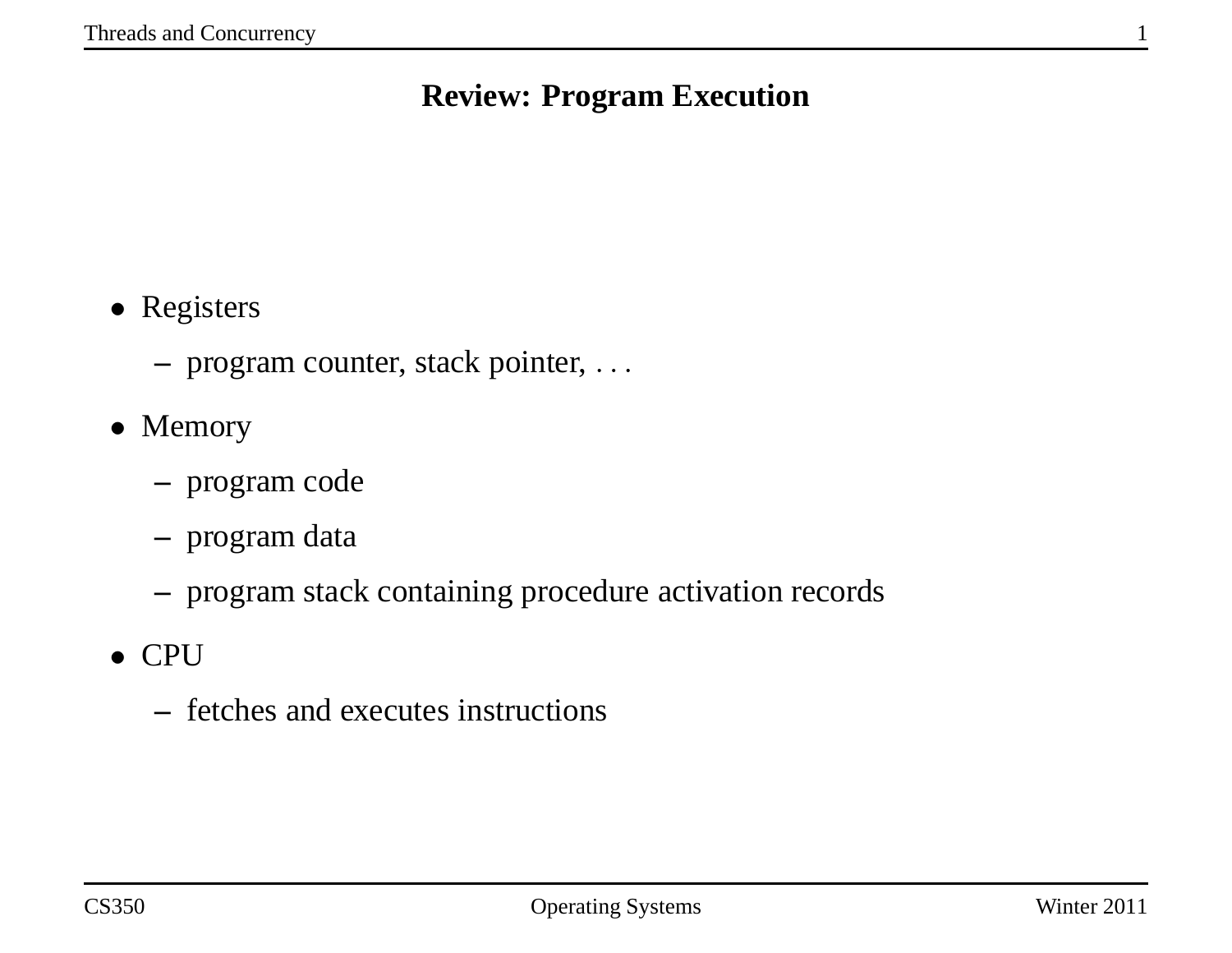# **Review: MIPS Register Usage**

|        | See also: kern/arch/mips/include/asmdefs.h      |
|--------|-------------------------------------------------|
|        | RO, zero = ## zero (always returns $0$ )        |
|        | R1, at $=$ ## reserved for use by assembler     |
|        | R2, $v0 = ## return value / system call number$ |
| R3, v1 | = ## return value                               |
| R4, a0 | = ## 1st argument (to subroutine)               |
| R5, a1 | $=$ ## 2nd argument                             |
|        | $R6$ , a2 = ## 3rd argument                     |
|        | $R7$ , a3 = ## 4th argument                     |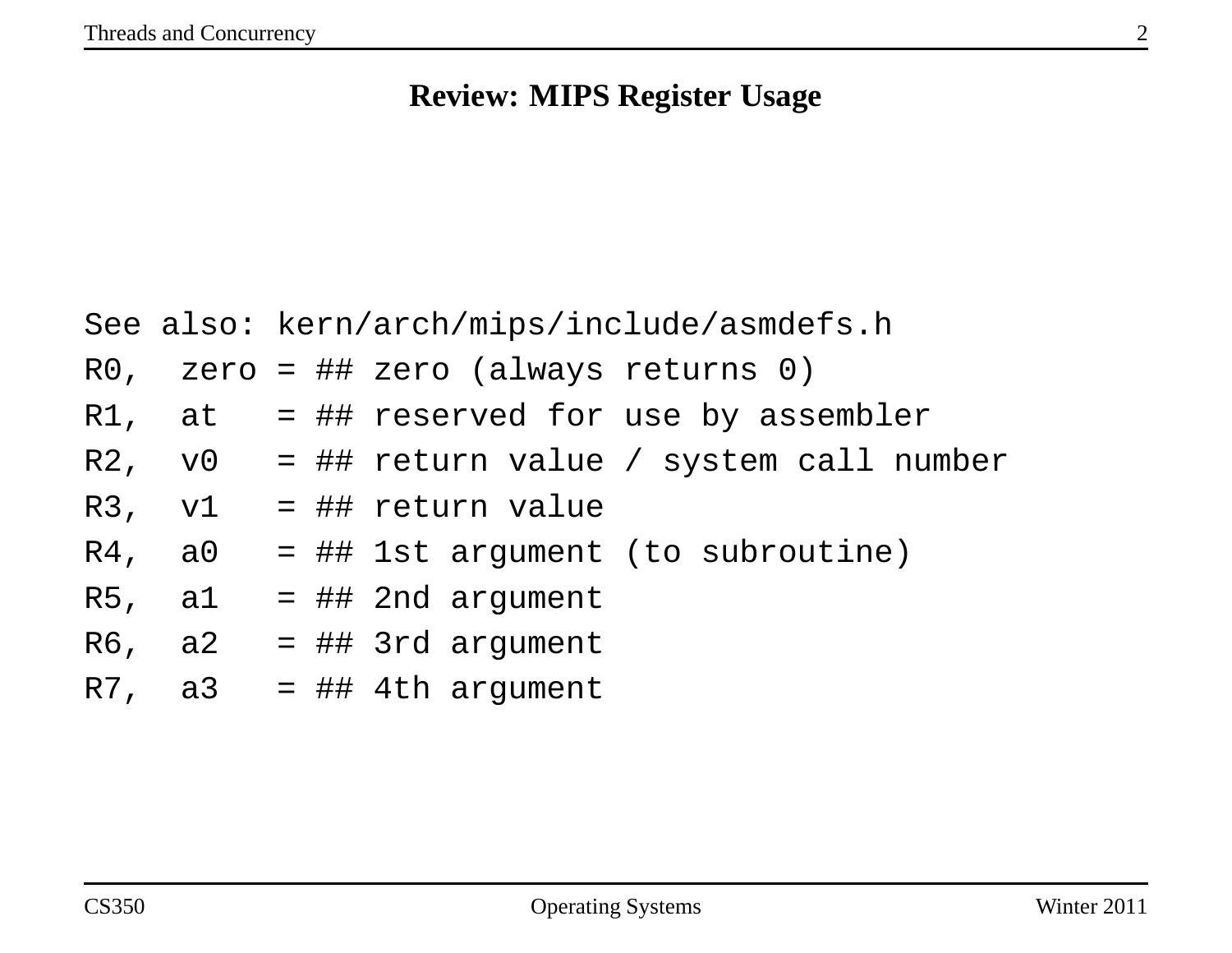# **Review: MIPS Register Usage**

|      |    |  | $R08 - R15$ , t0-t7 = ## temps (not preserved by subroutines) |
|------|----|--|---------------------------------------------------------------|
|      |    |  | $R24-R25$ , $t8-t9 = ##$ temps (not preserved by subroutines) |
|      |    |  | ## can be used without saving                                 |
|      |    |  | $R16-R23$ , $s0-s7 = ##$ preserved by subroutines             |
|      |    |  | ## save before using,                                         |
|      |    |  | ## restore before return                                      |
|      |    |  | $R26-27$ , $R0-k1 = ## reserved for interrupt handler$        |
| R28, |    |  | $gp = ## global pointer$                                      |
|      |    |  | ## (for easy access to some variables)                        |
| R29, |    |  | $sp = ## stack pointer$                                       |
| R30, |    |  | $s8/fp = ## 9th subroutine reg / frame pointer$               |
| R31, | ra |  | $=$ ## return addr (used by jal)                              |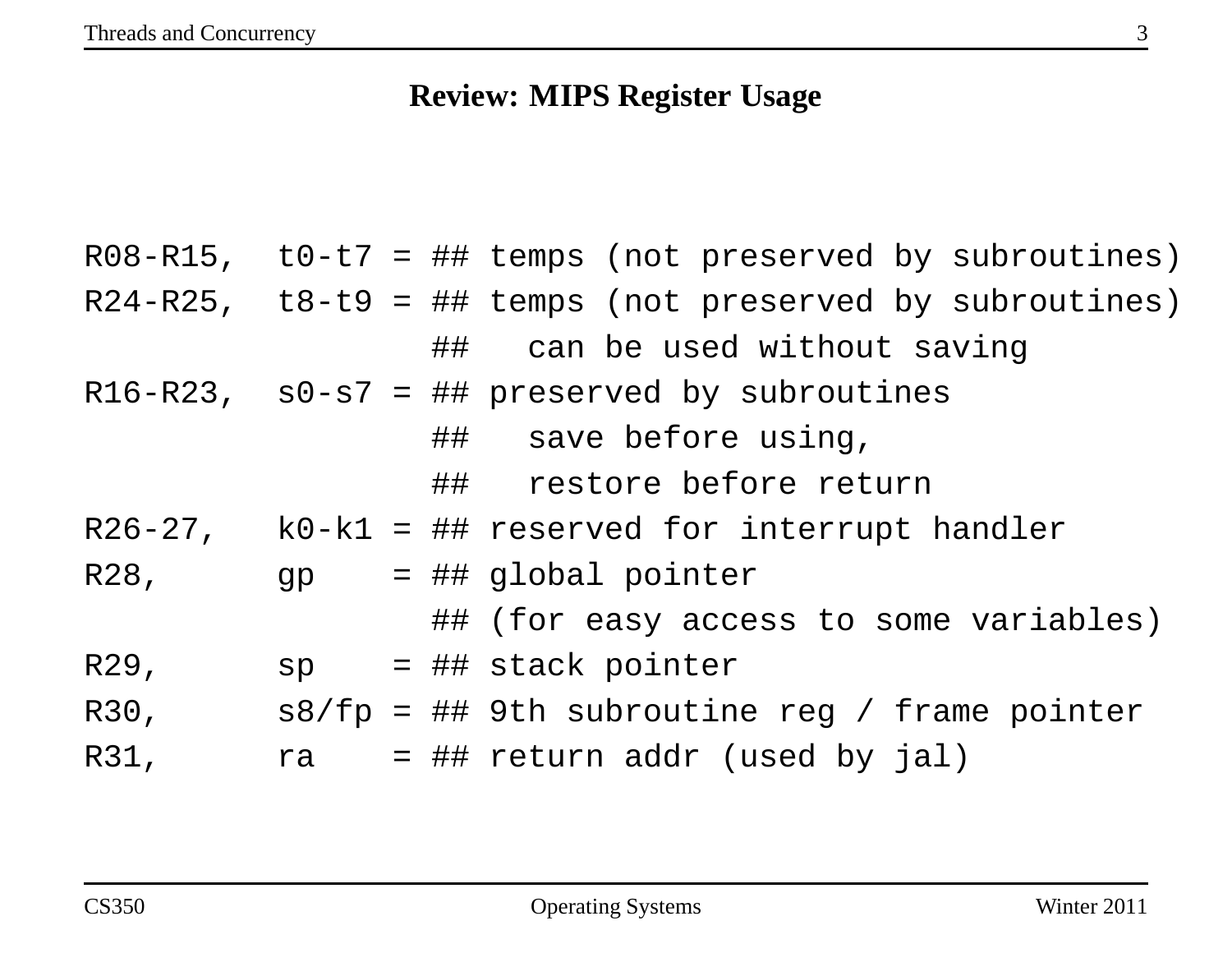# **What is <sup>a</sup> Thread?**

- A thread represents the control state of an executing program.
- A thread has an associated *context* (or state), which consists of
	- **–** the processor's CPU state, including the values of the program counter (PC), the stack pointer, other registers, and the execution mode (privileged/non-privileged)
	- **–** <sup>a</sup> stack, which is located in the address space of the thread's process

Imagine that you would like to suspend the program execution, and resume it again later. Think of the thread context as the information you would need in order to restart program execution from where it left off when it was suspended.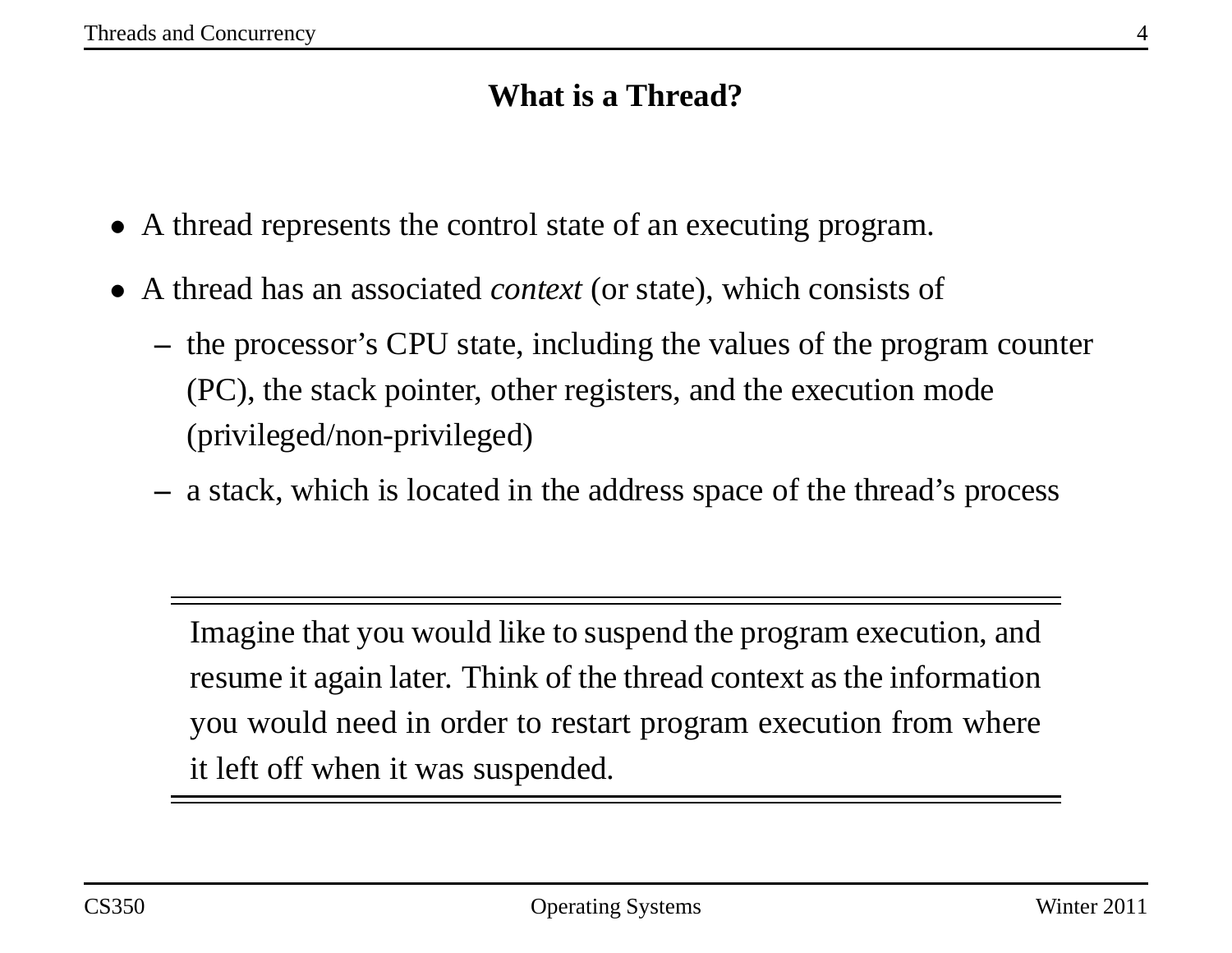# **Thread Context**

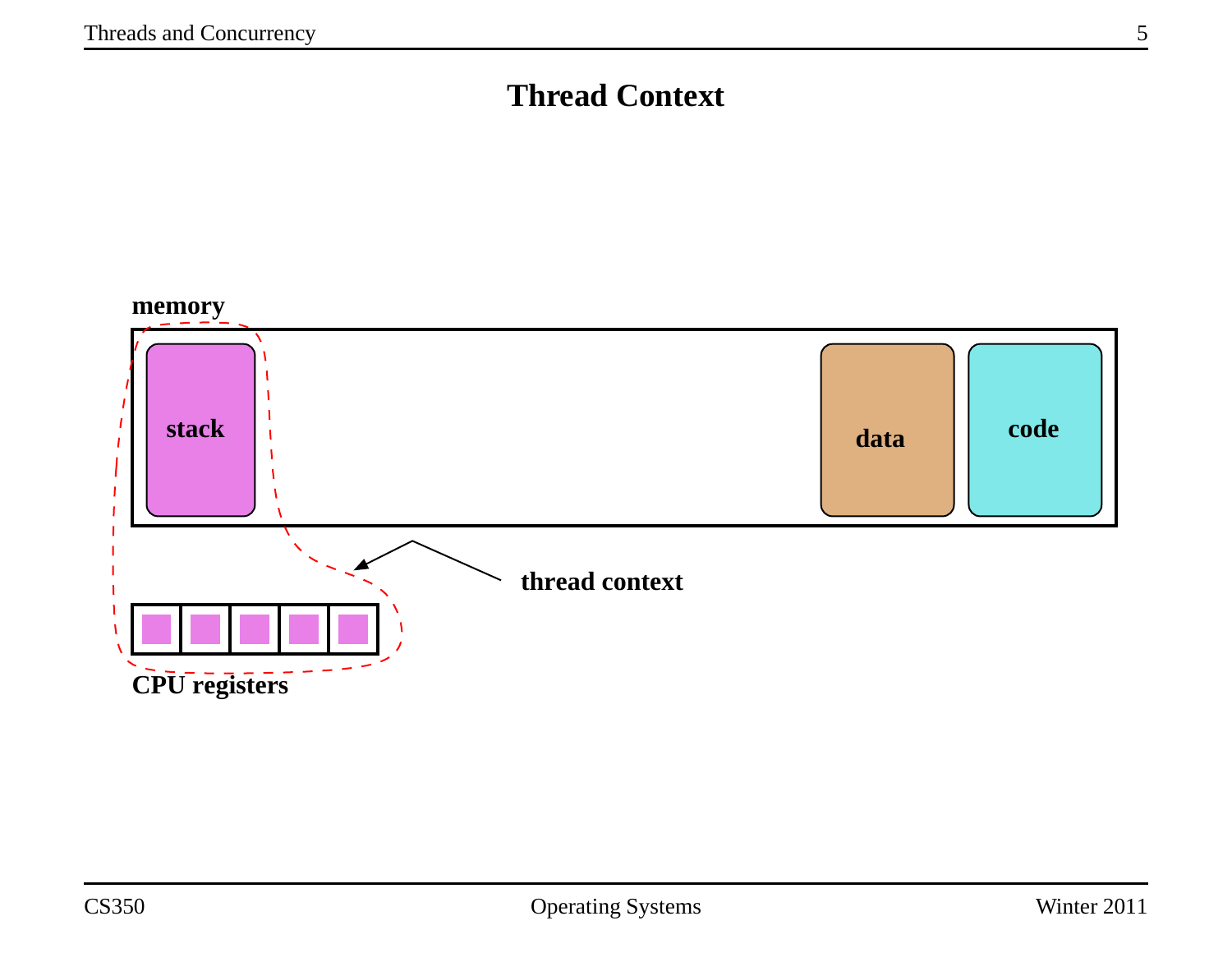## **Concurrent Threads**

- more than one thread may exist simultaneously (why might this be a good idea?)
- each thread has its own context, though they may share access to program code and data
- on <sup>a</sup> uniprocessor (one CPU), at most one thread is actually executing at any time. The others are paused, waiting to resume execution.
- on <sup>a</sup> multiprocessor, multiple threads may execute at the same time, but if there are more threads than processors then some threads will be paused and waiting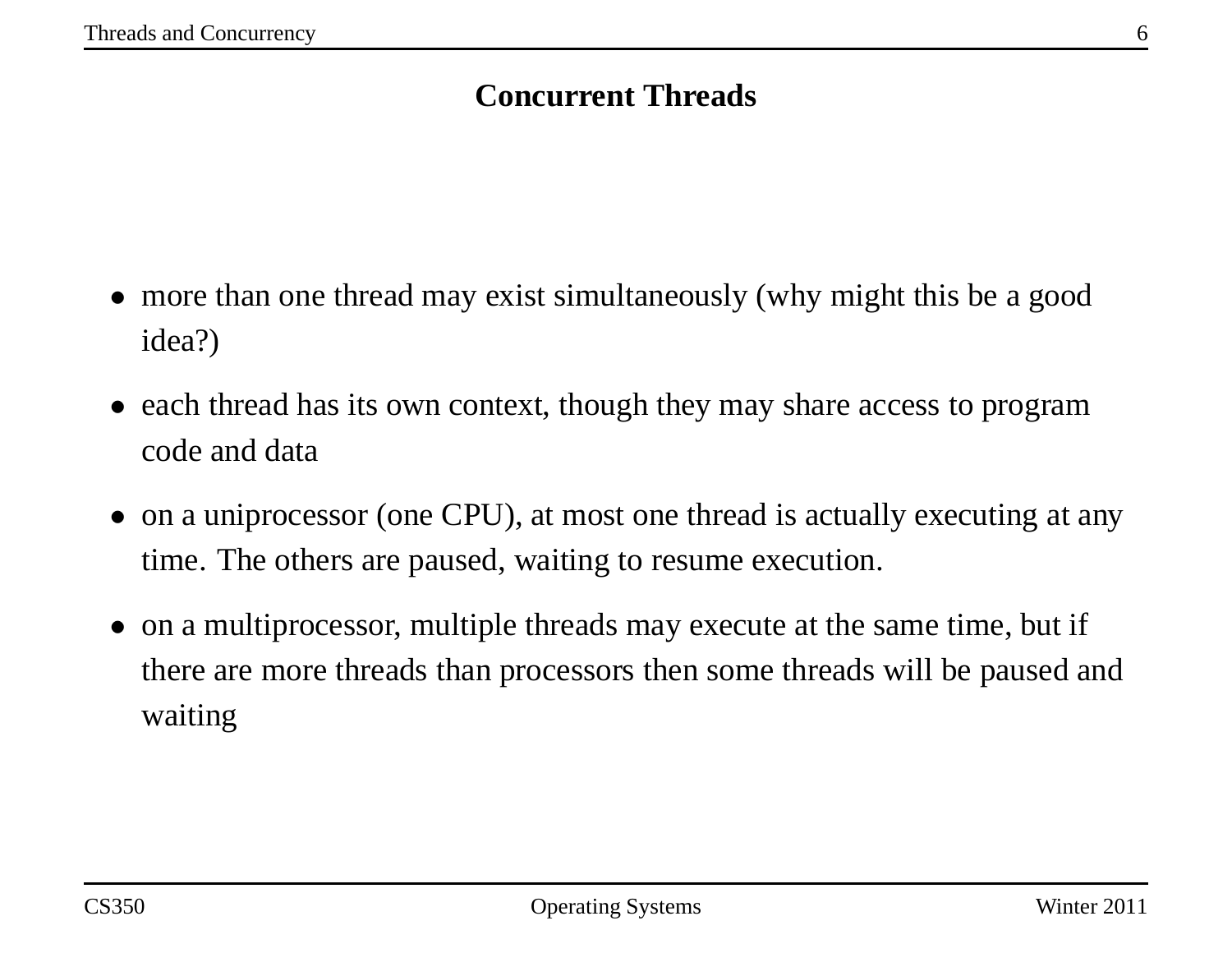{

#### **Example: Concurrent Mouse Simulations**

```
static void mouse simulation(void * unusedpointer,
                             unsigned long mousenumber)
```

```
int i; unsigned int bowl;
```

```
for(i=0;i<NumberNumber</i>) {
  /* for now, this mouse chooses a random bowl from
   * which to eat, and it is not synchronized with
   * other cats and mice
   */
  /* legal bowl numbers range from 1 to NumBowls */
 bowl = ((unsigned int) random() % NumBowls) + 1;mouse_eat(bowl,1);
}
/* indicate that this mouse is finished */
```
}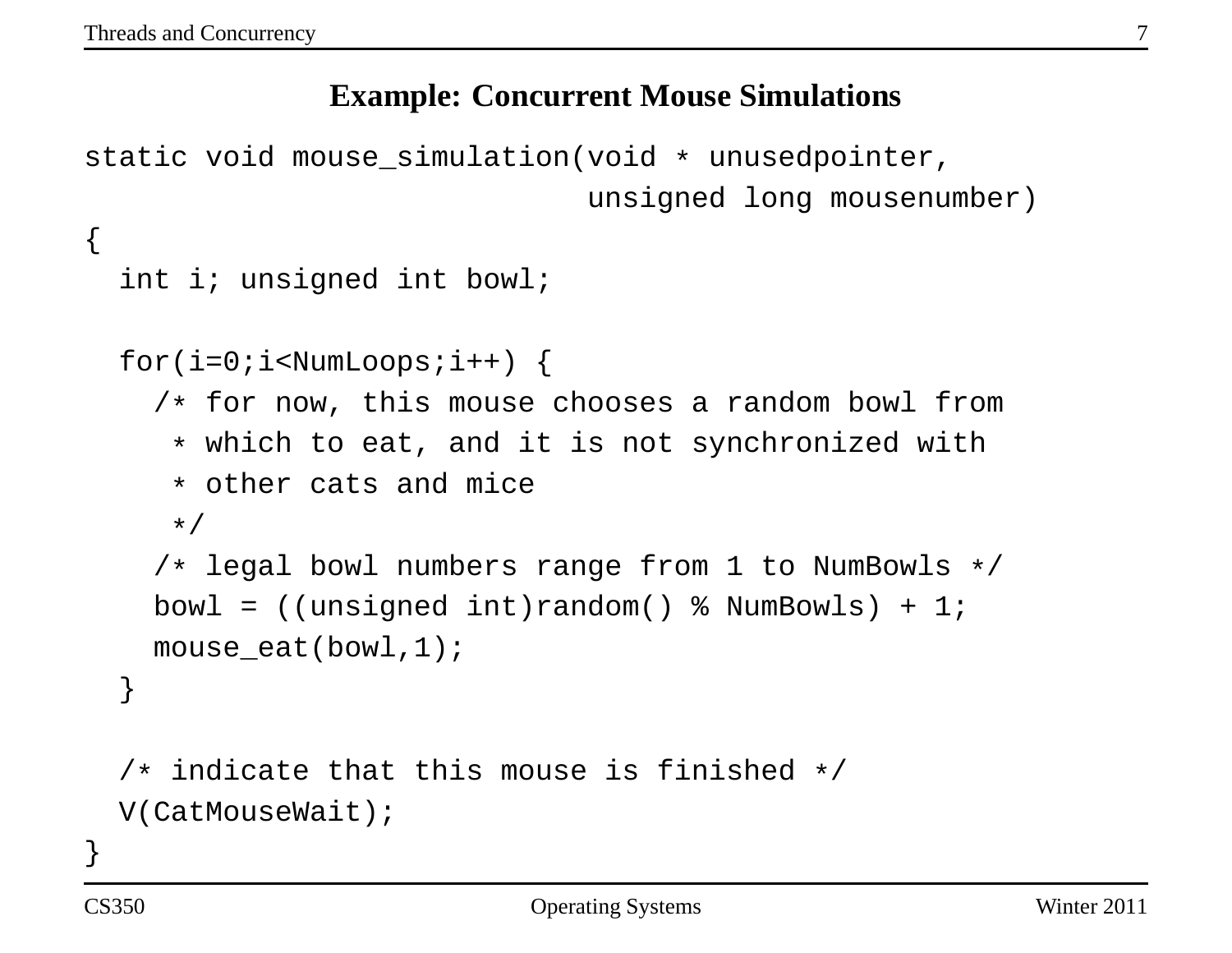# **Implementing Threads**

- a thread library is responsibile for implementing threads
- the thread library stores threads' contexts (or pointers to the threads' contexts) when they are not running
- the data structure used by the thread library to store a thread context is sometimes called <sup>a</sup> *thread control block*

In the OS/161 kernel's thread implementation, thread contexts are stored in thread structures.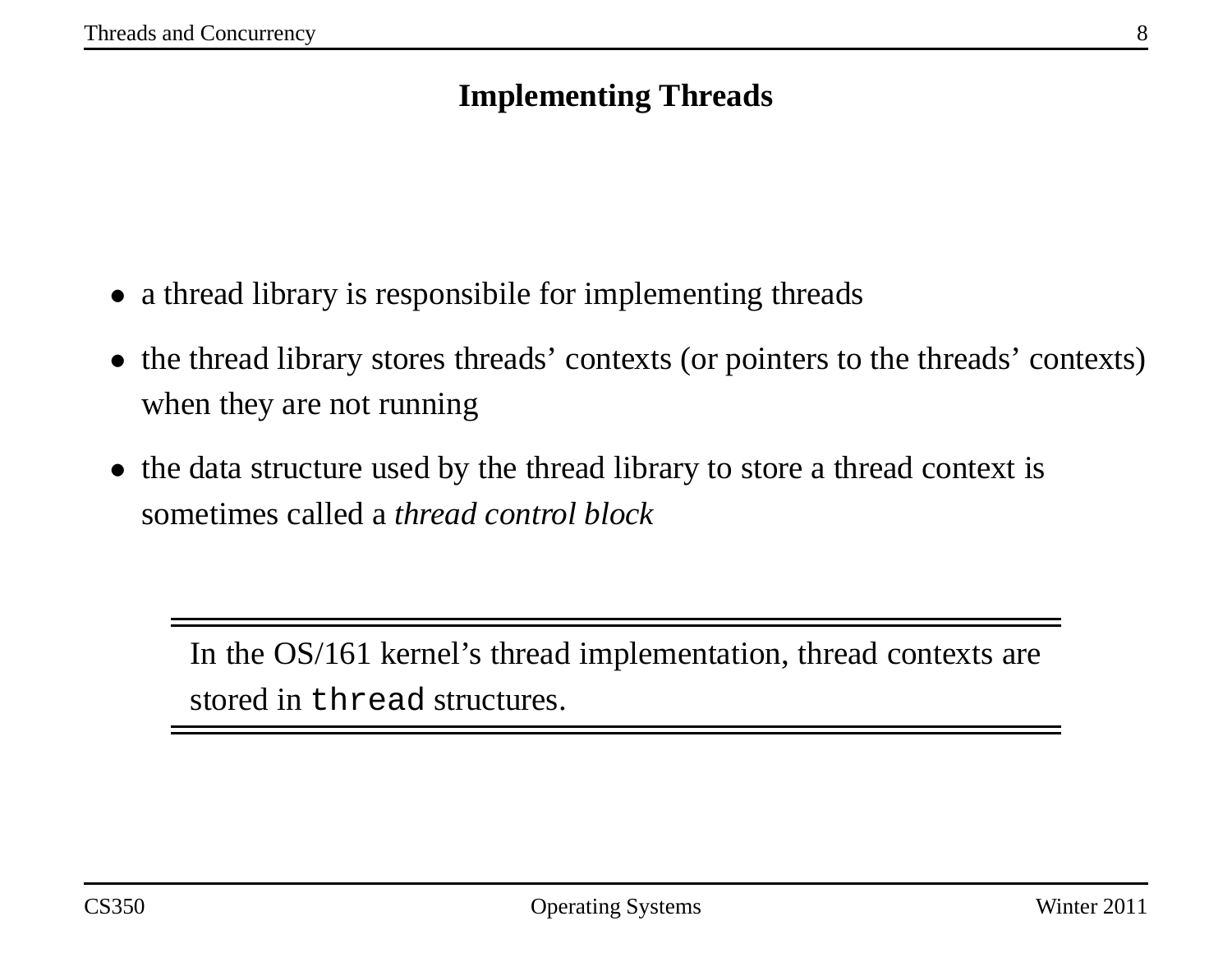## **Thread Library and Two Threads**

#### **memory**

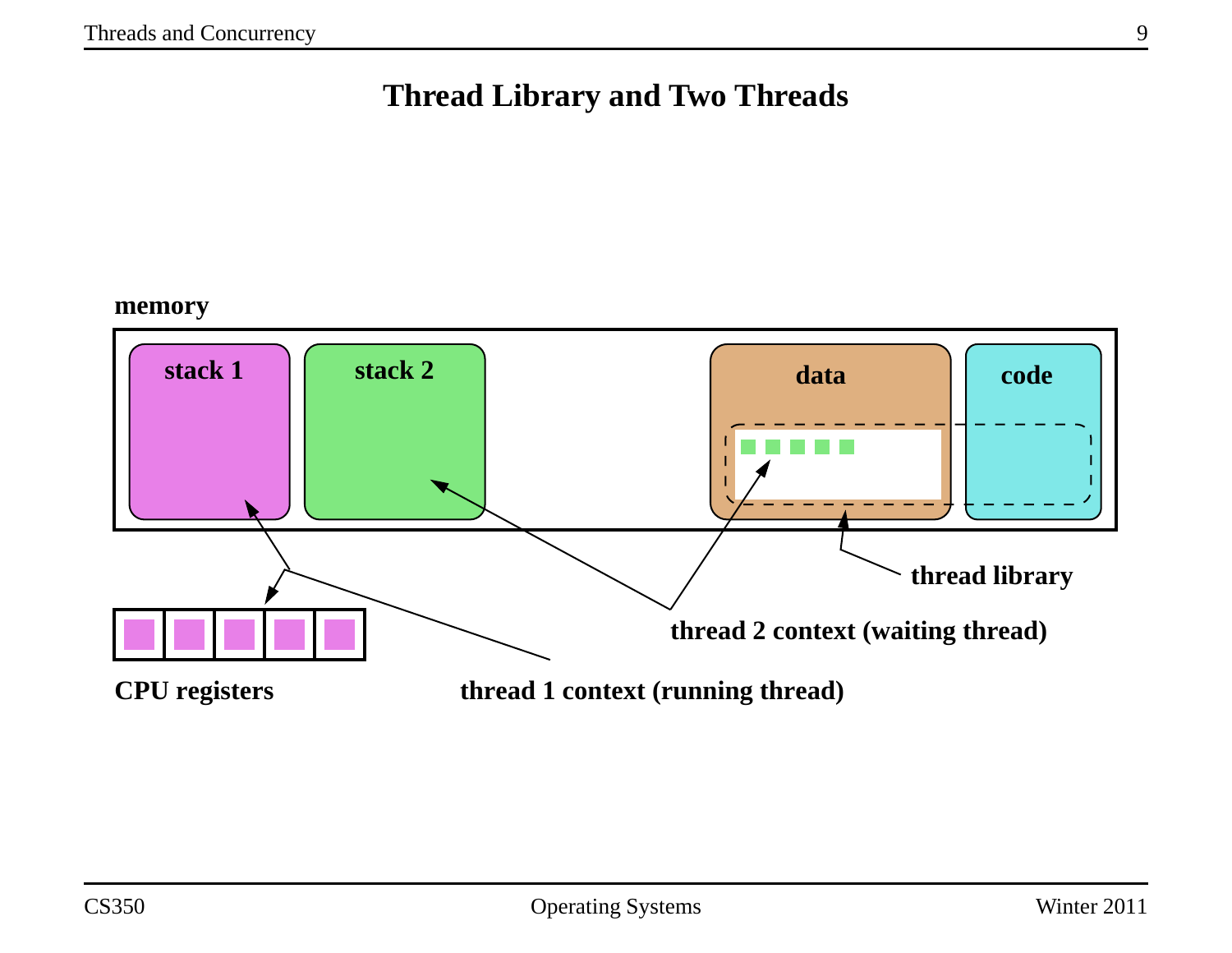#### **The OS/161 thread Structure**

/\* see kern/include/thread.h \*/

struct thread {

 $/*$  Private thread members - internal to the thread system  $*/$ 

struct pcb t\_pcb;  $\rightarrow$  /\* misc. hardware-specific stuff \*/ char  $*t$  name;  $/*$  thread name  $*/$ const void \*t\_sleepaddr; /\* used for synchronization \*/ char \*t\_stack; /\* pointer to the thread's stack \*/

 $/*$  Public thread members - can be used by other code  $*/$ struct addrspace \*t\_vmspace; /\* address space structure \*/ struct vnode \*t\_cwd; /\* current working directory \*/ };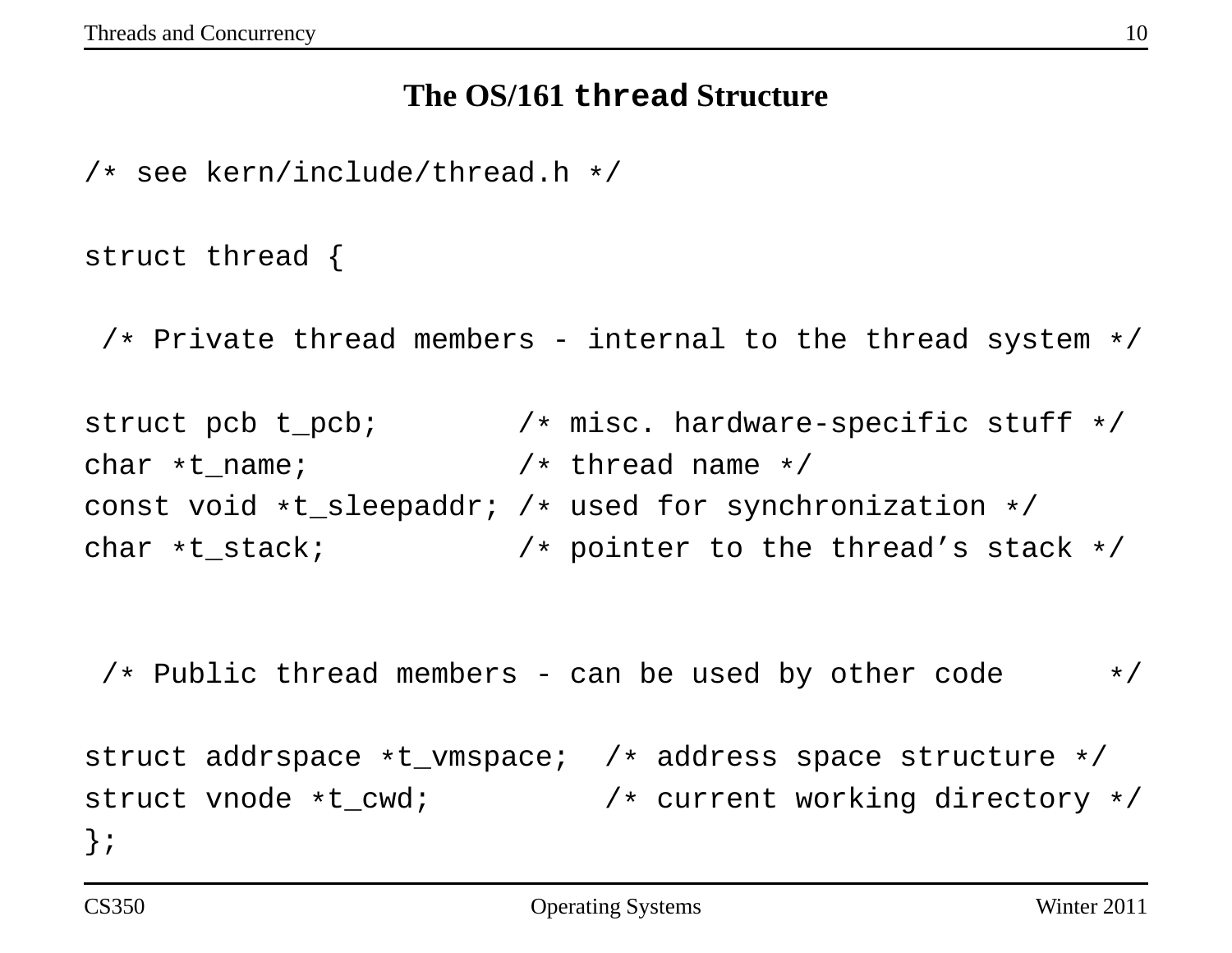**Thread Library and Two Threads (OS/161)**

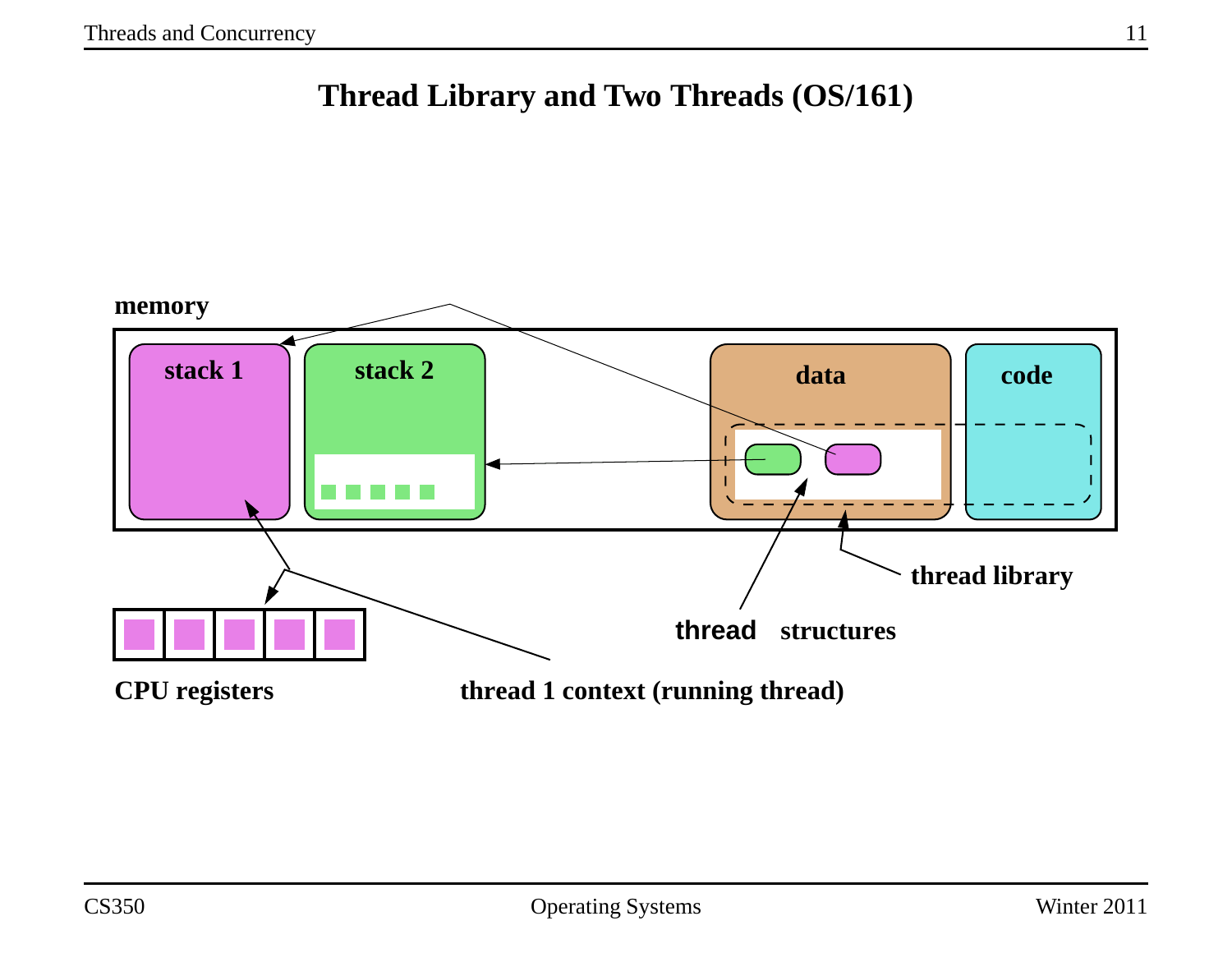# **Context Switch, Scheduling, and Dispatching**

- the act of pausing the execution of one thread and resuming the execution of another is called <sup>a</sup> *(thread) context switch*
- what happens during a context switch?
	- 1. save the context of the currently running thread
	- 2. decide which thread will run next
	- 3. restore the context of the thread that is to run next
- the act of saving the context of the current thread and installing the context of the next thread to run is called *dispatching* (the next thread)
- sounds simple, but ...
	- **–** architecture-specific implementation
	- **–** thread must save/restore its context carefully, since thread execution continuously changes the context
	- **–** can be tricky to understand (at what point does <sup>a</sup> thread actually stop? what is it executing when it resumes?)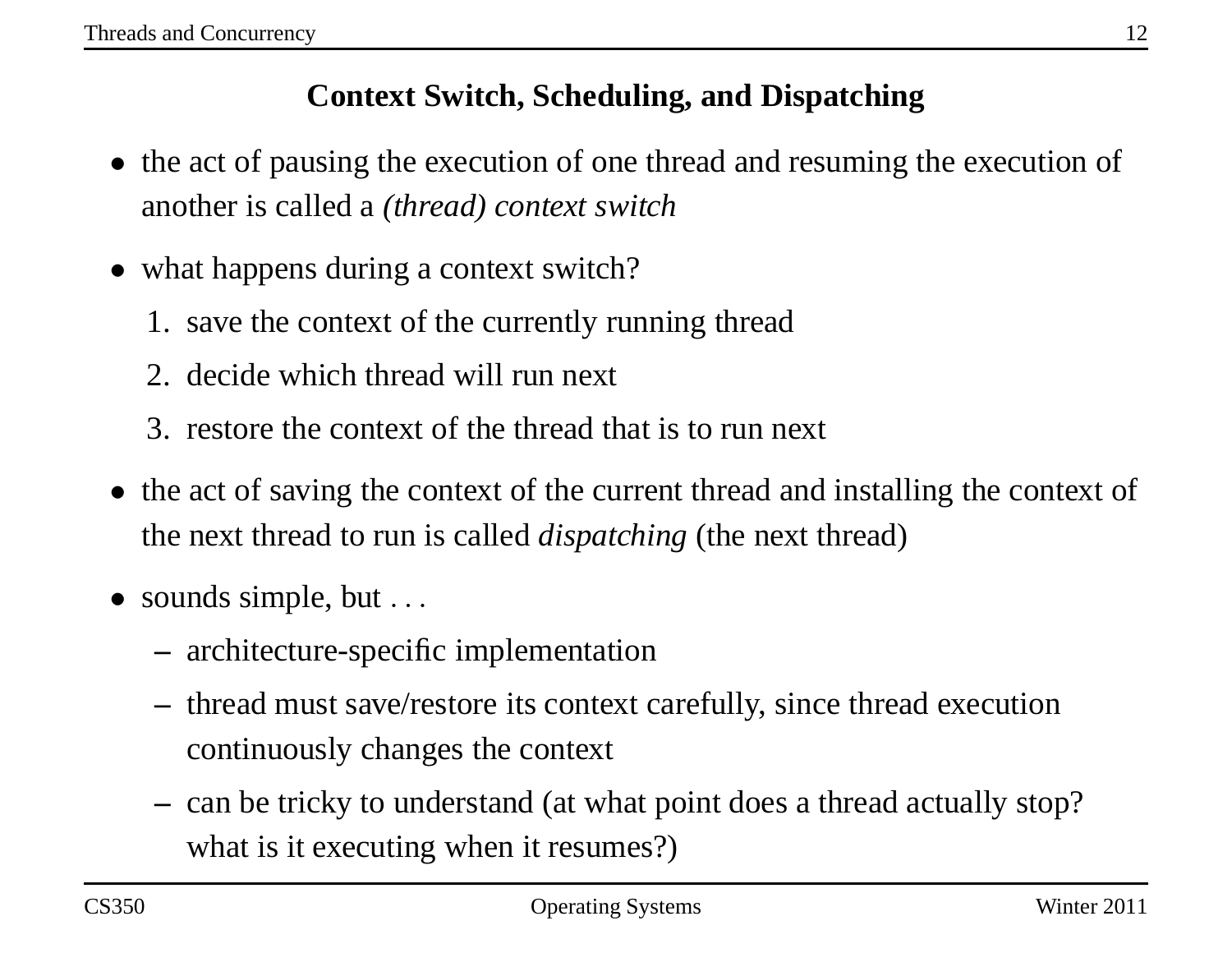#### **Dispatching on the MIPS (1 of 2)**

```
/* see kern/arch/mips/mips/switch.S */
mips_switch:
    /* a0/a1 points to old/new thread's control block */
   /* Allocate stack space for saving 11 registers. 11*4 = 44 */
   addi sp, sp, -44/* Save the registers */sw ra, 40(sp)
   sw gp, 36(sp)
   sw s8, 32(sp)
   sw s7, 28(sp)
   sw s6, 24(sp)
   sw s5, 20(sp)
   sw s4, 16(sp)
   sw s3, 12(sp)
   sw s2, 8(sp)
   sw sl, 4(sp)sw s0, 0(sp)
   /* Store the old stack pointer in the old control block */
   sw sp, 0(a0)
```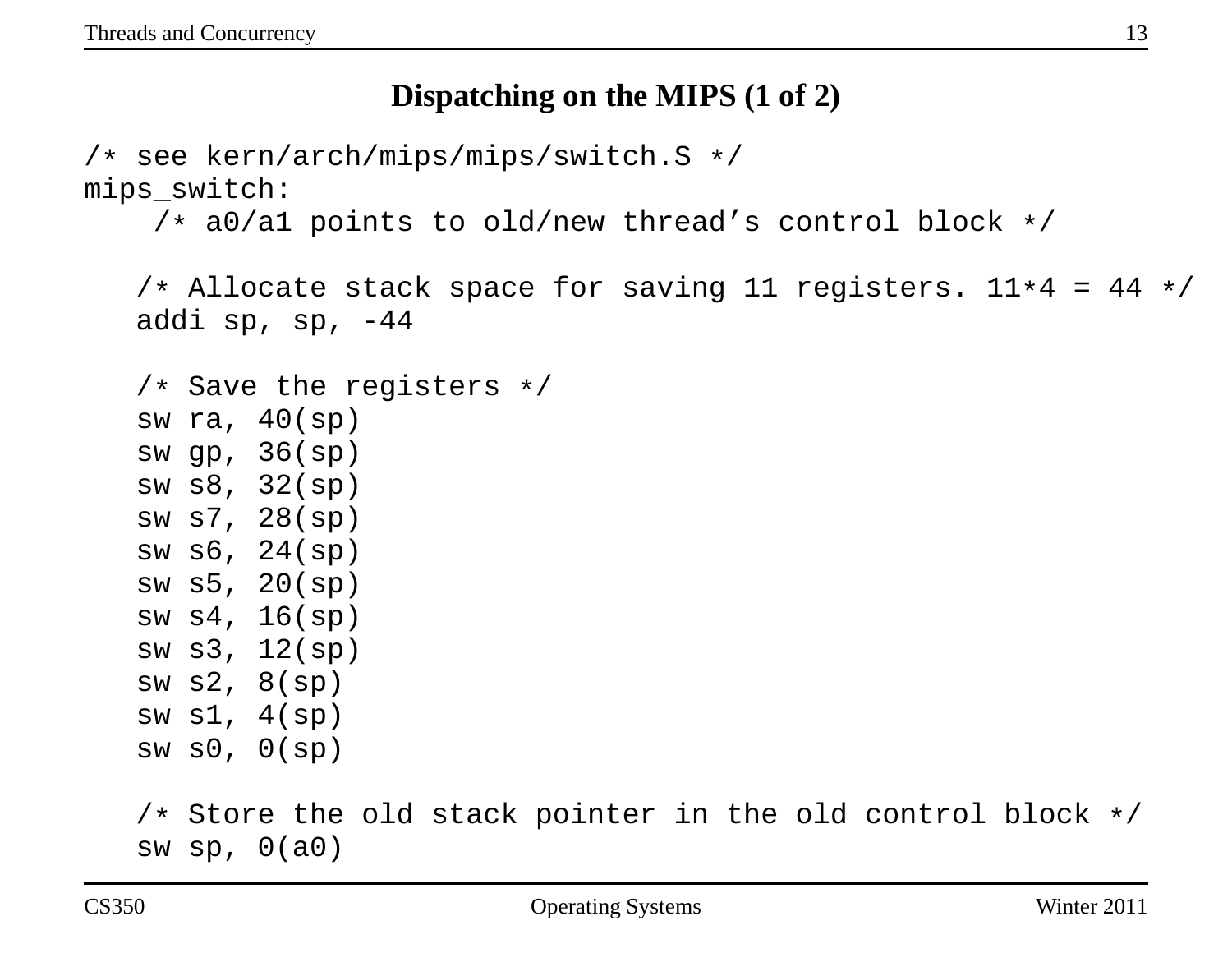#### **Dispatching on the MIPS (2 of 2)**

/\* Get the new stack pointer from the new control block \*/ lw sp,  $0(a1)$ nop /\* delay slot for load \*/

```
/* Now, restore the registers */
lw s0, 0(sp)lw sl, 4(sp)lw s2, 8(sp)
lw s3, 12(sp)
lw s4, 16(sp)
lw s5, 20(sp)
lw s6, 24(sp)
lw s7, 28(sp)
lw s8, 32(sp)
lw gp, 36(sp)
lw ra, 40(sp)
nop /* delay slot for load */
\frac{1}{x} ra \frac{1}{x} /* and return. */
addi sp, sp, 44 /* in delay slot */.end mips_switch
```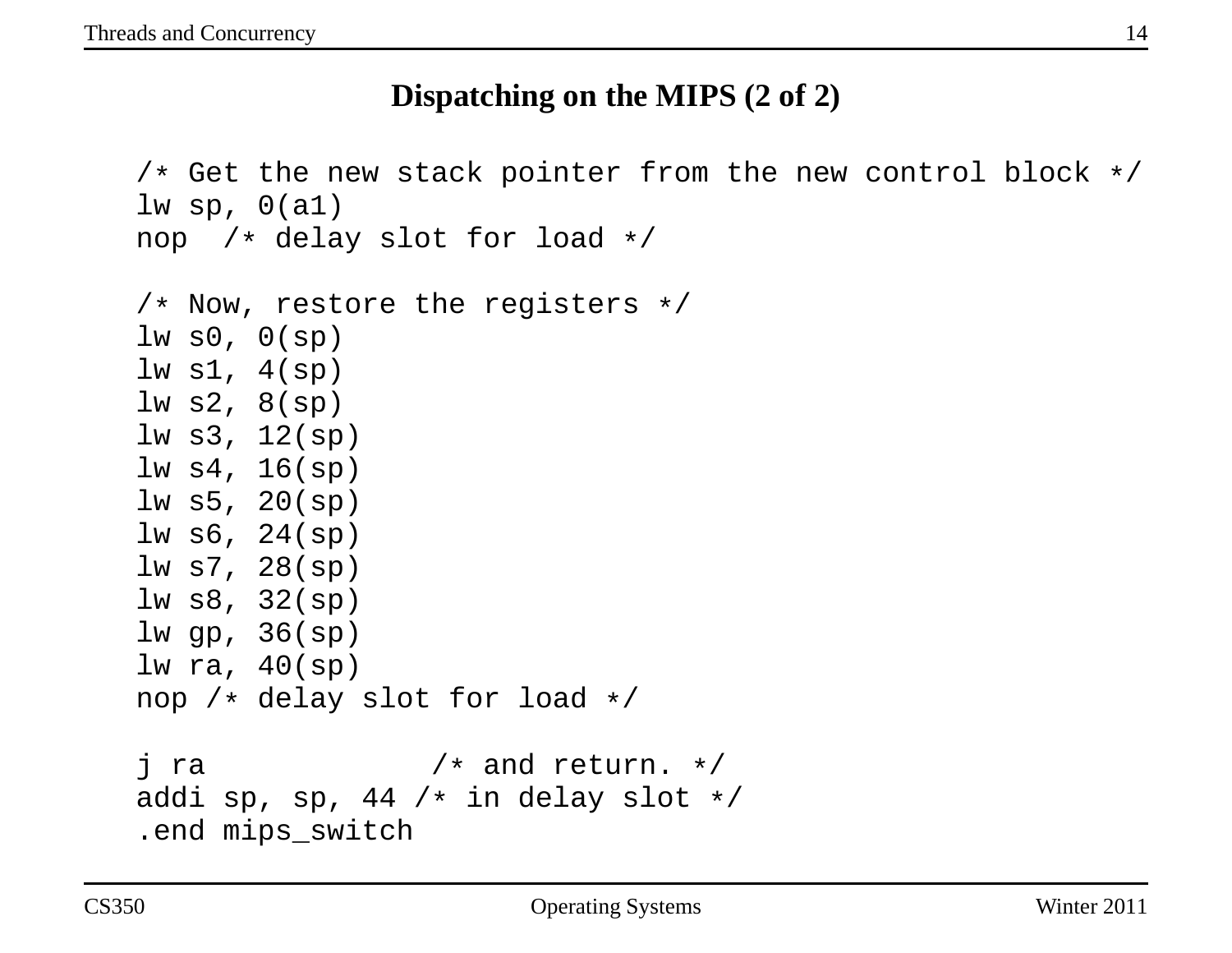## **Thread Library Interface**

- the thread library interface allows program code to manipulate threads
- one key thread library interface function is *Yield()*
- Yield() causes the calling thread to stop and wait, and causes the thread library to choose some other waiting thread to run in its place. In other words, Yield() causes <sup>a</sup> context switch.
- in addition to Yield(), thread libraries typically provide other thread-related services:
	- **–** create new thread
	- **–** end (and destroy) <sup>a</sup> thread
	- **–** cause <sup>a</sup> thread to *block* (to be discussed later)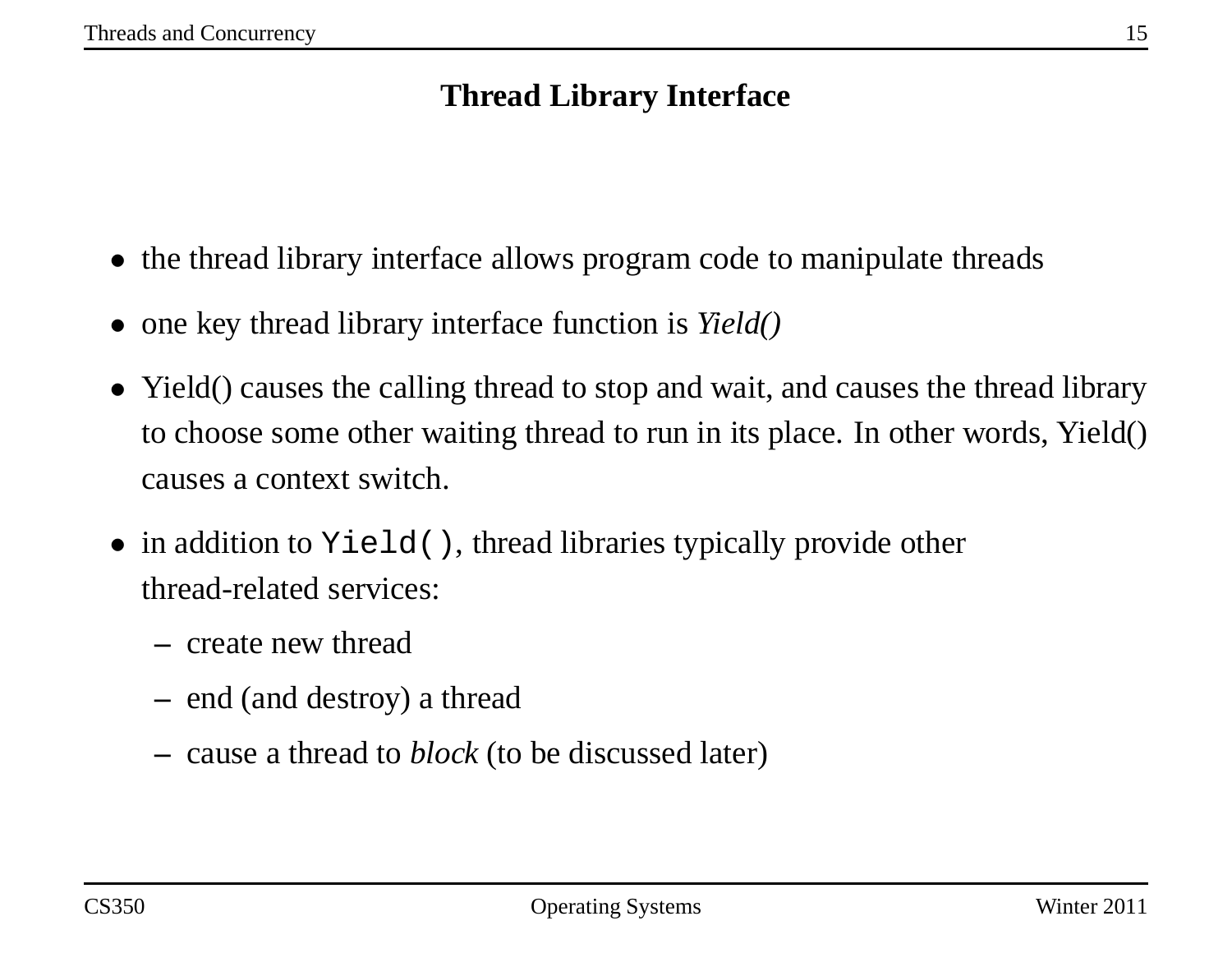#### **The OS/161 Thread Interface (incomplete)**

```
/* see kern/include/thread.h */
/* create a new thread */
int thread_fork(const char *name,
                void *data1, unsigned long data2,
                void (*func)(void *, unsigned long),
                struct thread **ret);
```

```
/* destroy the calling thread */
void thread exit(void);
```

```
/* let another thread run */
void thread_yield(void);
```

```
/* block the calling thread */
void thread sleep(const void *addr);
```

```
/* unblock blocked threads */
void thread wakeup(const void *addr);
```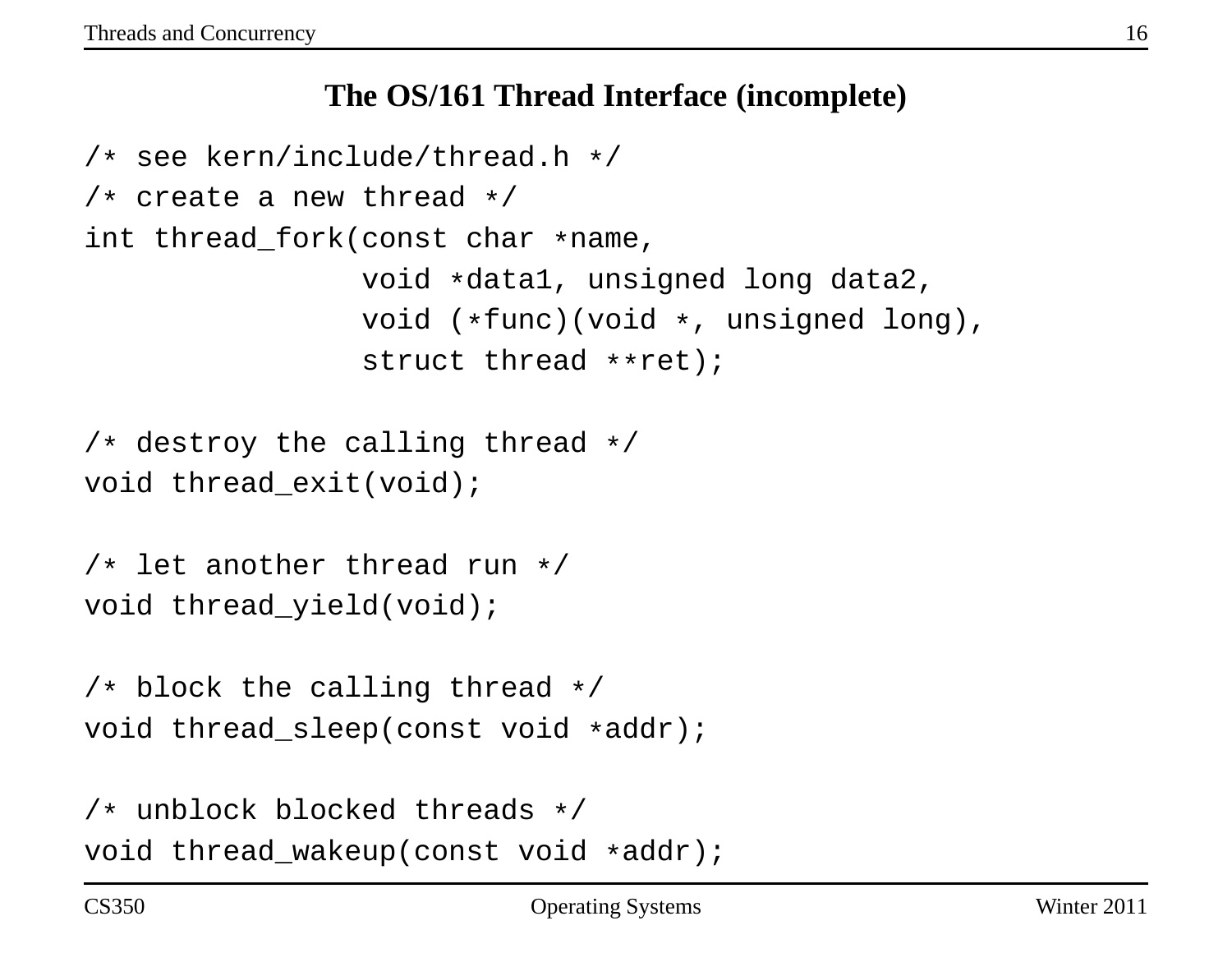## **Creating Threads Using thread fork()**

```
/* from catmouse() in kern/asst1/catmouse.c */
/* start NumMice mouse_simulation() threads */
for (index = 0; index < NumMice; index++) {
 error = thread_fork("mouse_simulation thread",NULL,index,
                       mouse simulation, NULL);
 if (error) {
   panic("mouse_simulation: thread_fork failed: %s\n",
           strerror(error));
  }
}
/* wait for all of the cats and mice to finish before
   terminating */
for(i=0; i < (NumCats+NumMice); i++)P(CatMouseWait);
}
```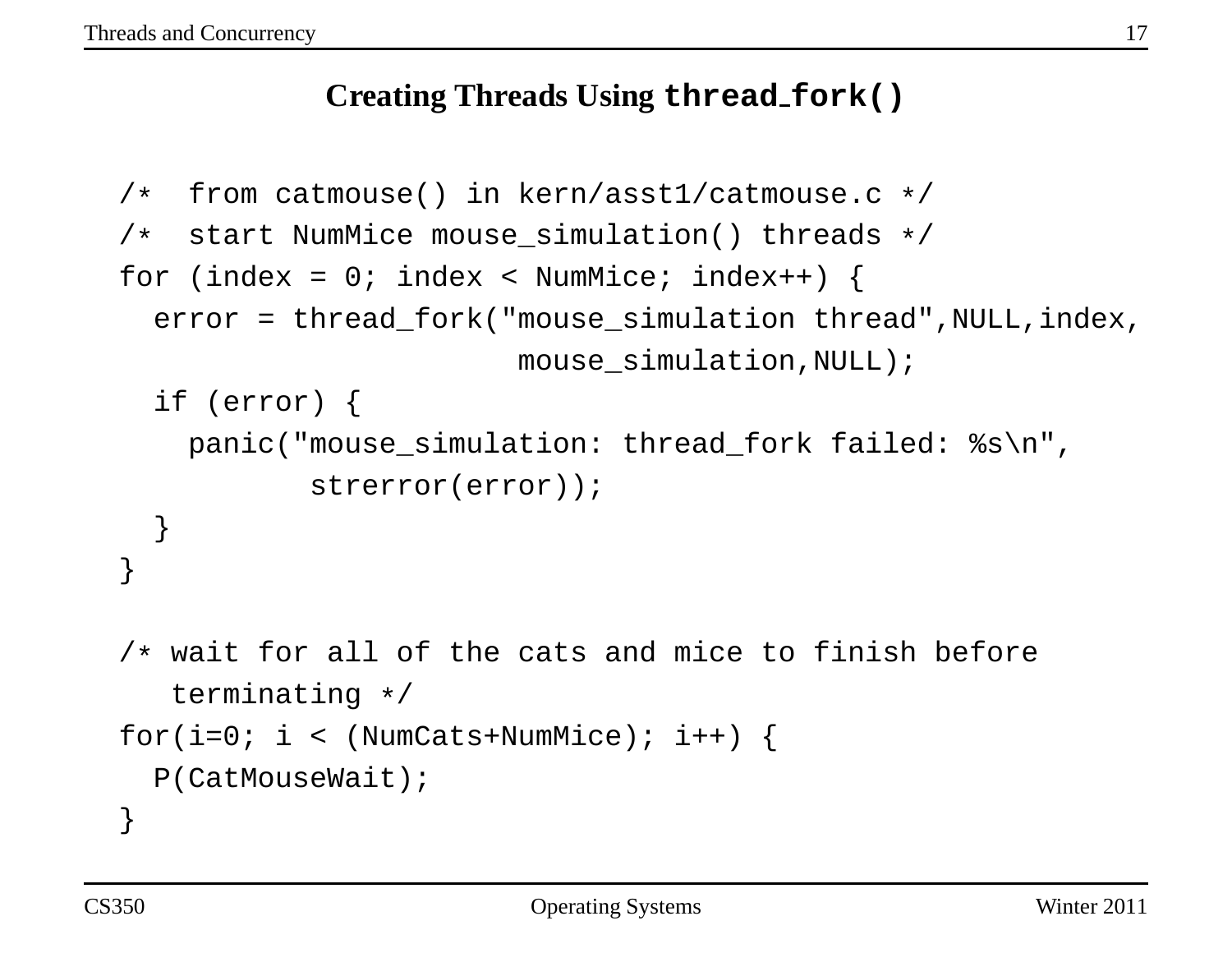# **Scheduling**

- scheduling means deciding which thread should run next
- scheduling is implemented by <sup>a</sup> *scheduler*, which is par<sup>t</sup> of the thread library
- simple FIFO scheduling:
	- **–** scheduler maintains <sup>a</sup> queue of threads, often called the *ready queue*
	- **–** the first thread in the ready queue is the running thread
	- **–** on <sup>a</sup> context switch the running thread is moved to the end of the ready queue, and new first thread is allowed to run
	- **–** newly created threads are placed at the end of the ready queue
- more on scheduling later ...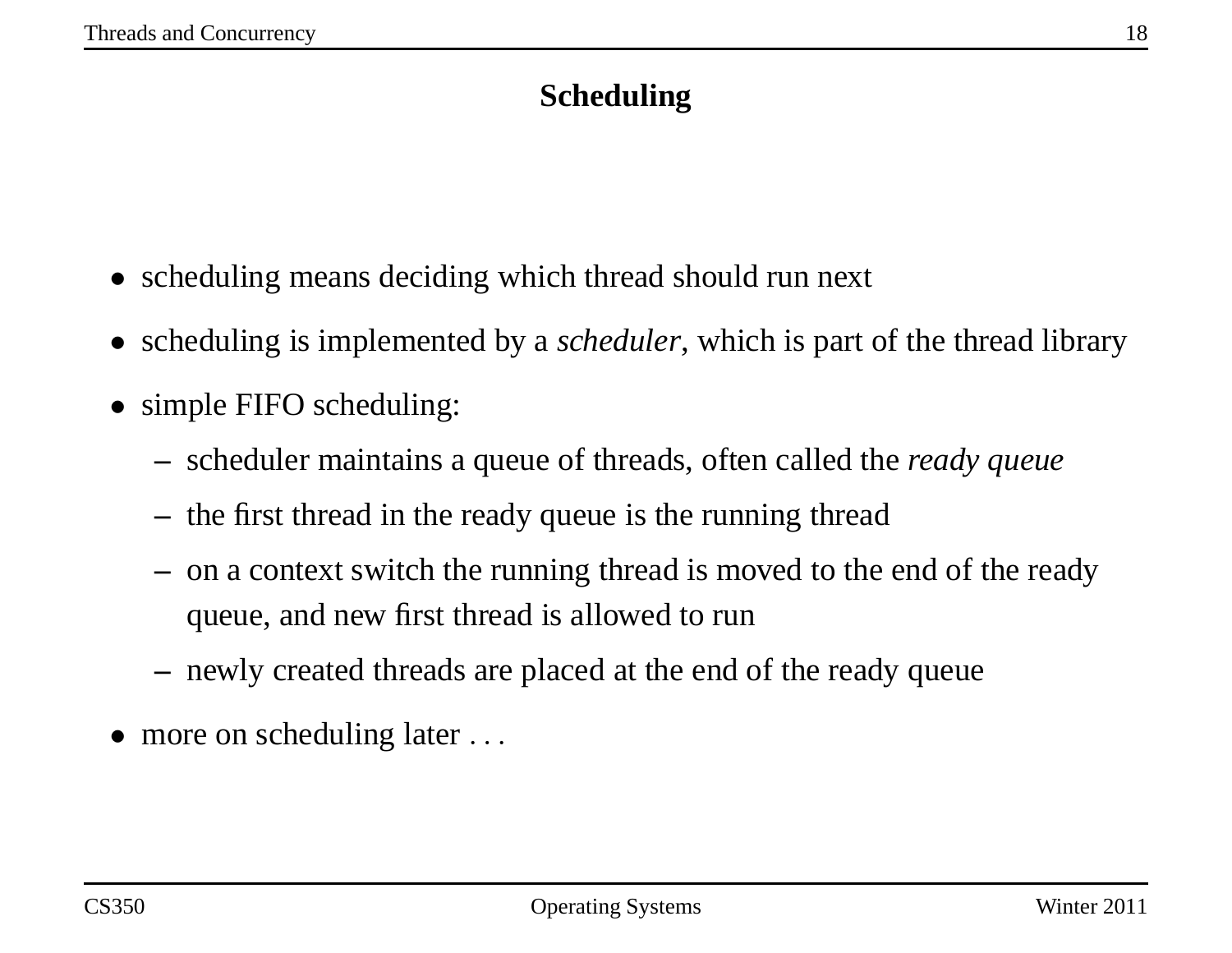# **Preemption**

- Yield() allows programs to *voluntarily* pause their execution to allow another thread to run
- sometimes it is desirable to make a thread stop running even if it has not called Yield()
- this kind of *involuntary* context switch is called *preemption* of the running thread
- to implement preemption, the thread library must have a means of "getting" control" (causing thread library code to be executed) even though the application has not called <sup>a</sup> thread library function
- this is normally accomplished using *interrupts*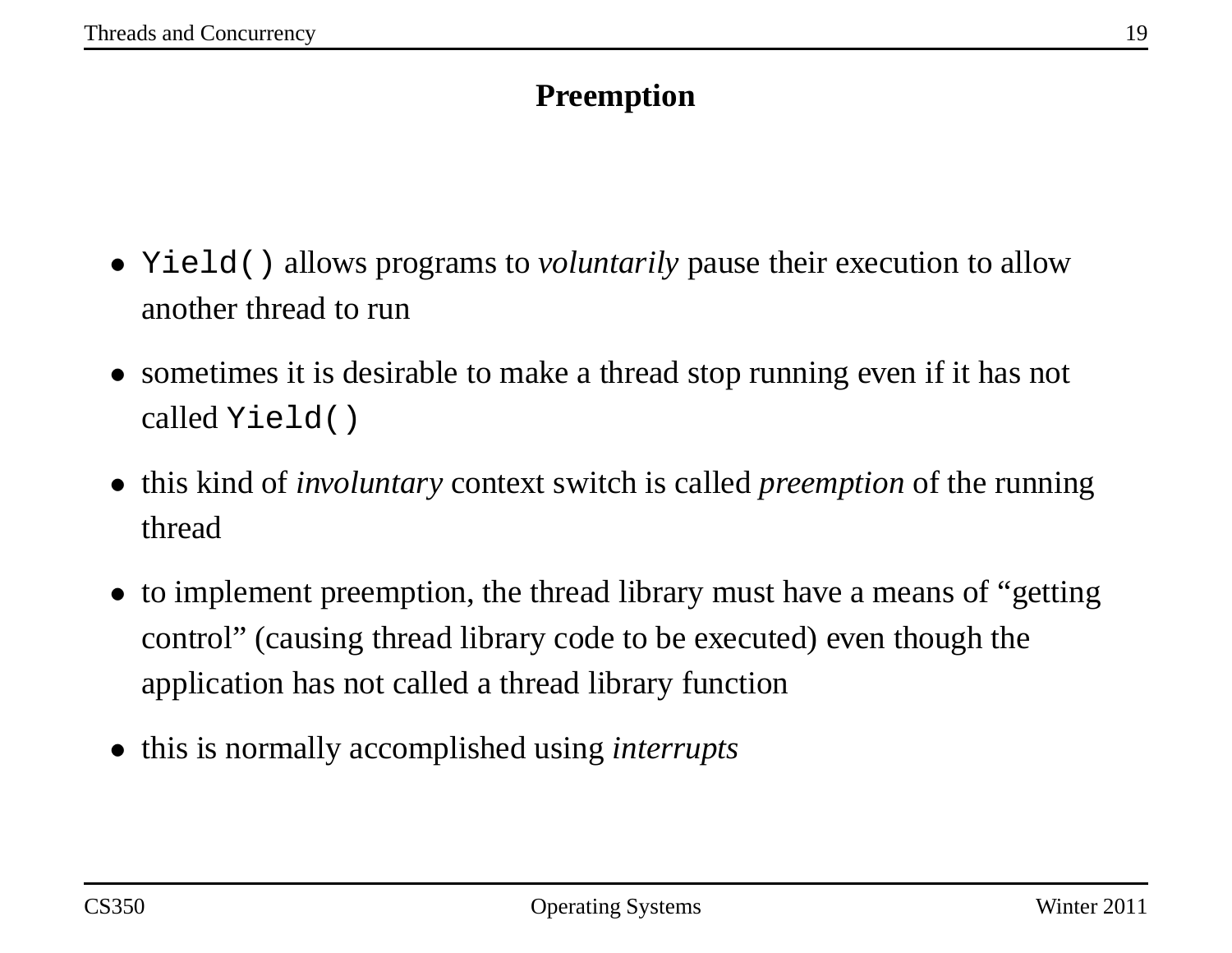## **Review: Interrupts**

- an interrupt is an event that occurs during the execution of a program
- interrupts are caused by system devices (hardware), e.g., a timer, a disk controller, <sup>a</sup> network interface
- when an interrupt occurs, the hardware automatically transfers control to a fixed location in memory
- at that memory location, the thread library places a procedure called an *interrupt handler*
- the interrupt handler normally:
	- 1. saves the current thread context (in OS/161, this is saved in <sup>a</sup> *trap frame* on the current thread's stack)
	- 2. determines which device caused the interrupt and performs device-specific processing
	- 3. restores the saved thread context and resumes execution in that context where it left off at the time of the interrupt.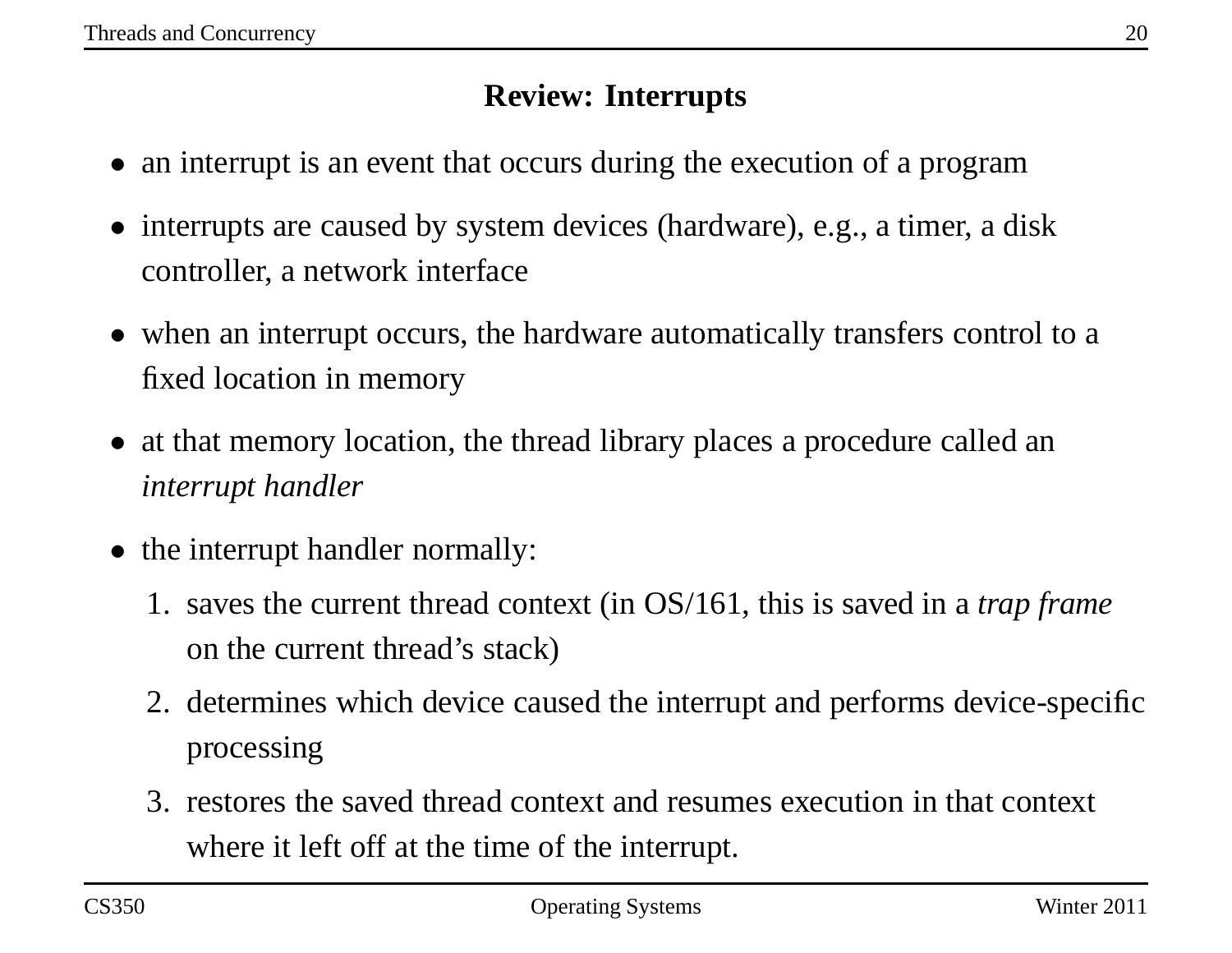# **Round-Robin Scheduling**

- *round-robin* is one example of a preemptive scheduling policy
- round-robin scheduling is similar to FIFO scheduling, except that it is preemptive
- as in FIFO scheduling, there is a ready queue and the thread at the front of the ready queue runs
- unlike FIFO, a limit is placed on the amount of time that a thread can run before it is preempted
- the amount of time that <sup>a</sup> thread is allocated is called the scheduling *quantum*
- when the running thread's quantum expires, it is preempted and moved to the back of the ready queue. The thread at the front of the ready queue is dispatched and allowed to run.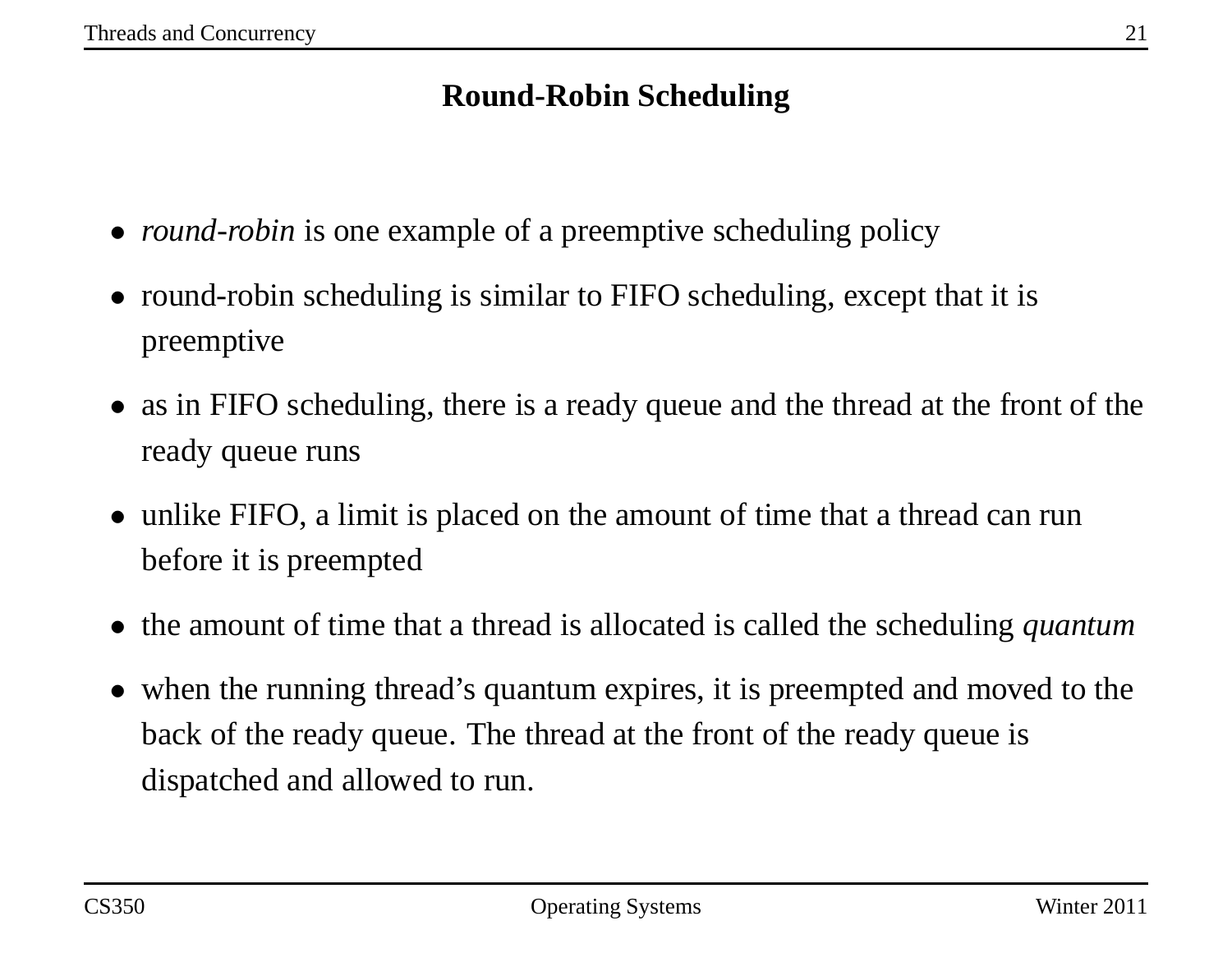# **Implementing Preemptive Scheduling**

- suppose that the system timer generates an interrupt every  $t$  time units, e.g., once every millisecond
- suppose that the thread library wants to use a scheduling quantum  $q = 500t$ , i.e., it will preemp<sup>t</sup> <sup>a</sup> thread after half <sup>a</sup> second of execution
- to implement this, the thread library can maintain <sup>a</sup> variable called running time to track how long the current thread has been running:
	- **–** when <sup>a</sup> thread is intially dispatched, running time is set to zero
	- **–** when an interrupt occurs, the timer-specific par<sup>t</sup> of the interrupt handler can increment running time and then test its value
		- $*$  if running time is less than q, the interrupt handler simply returns and the running thread resumes its execution
		- $\ast$  if running time is equal to q, then the interrupt handler invokes Yield() to cause <sup>a</sup> context switch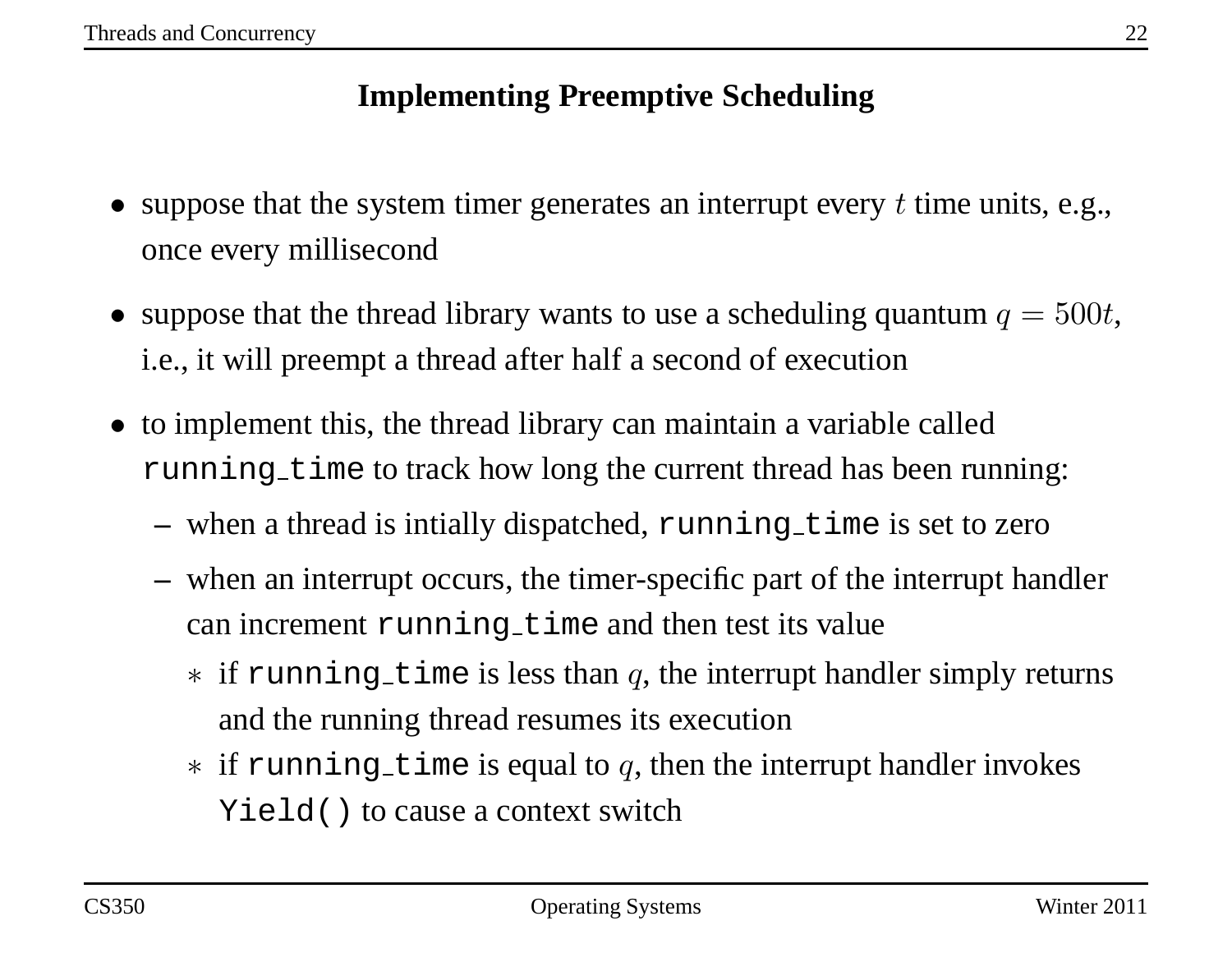# **OS/161 Stack after Preemption**

| application<br>stack frame(s)        | stack growth |
|--------------------------------------|--------------|
| trap frame                           |              |
| interrupt handling<br>stack frame(s) |              |
| Yield()<br>stack frame               |              |
| saved thread<br>context              |              |